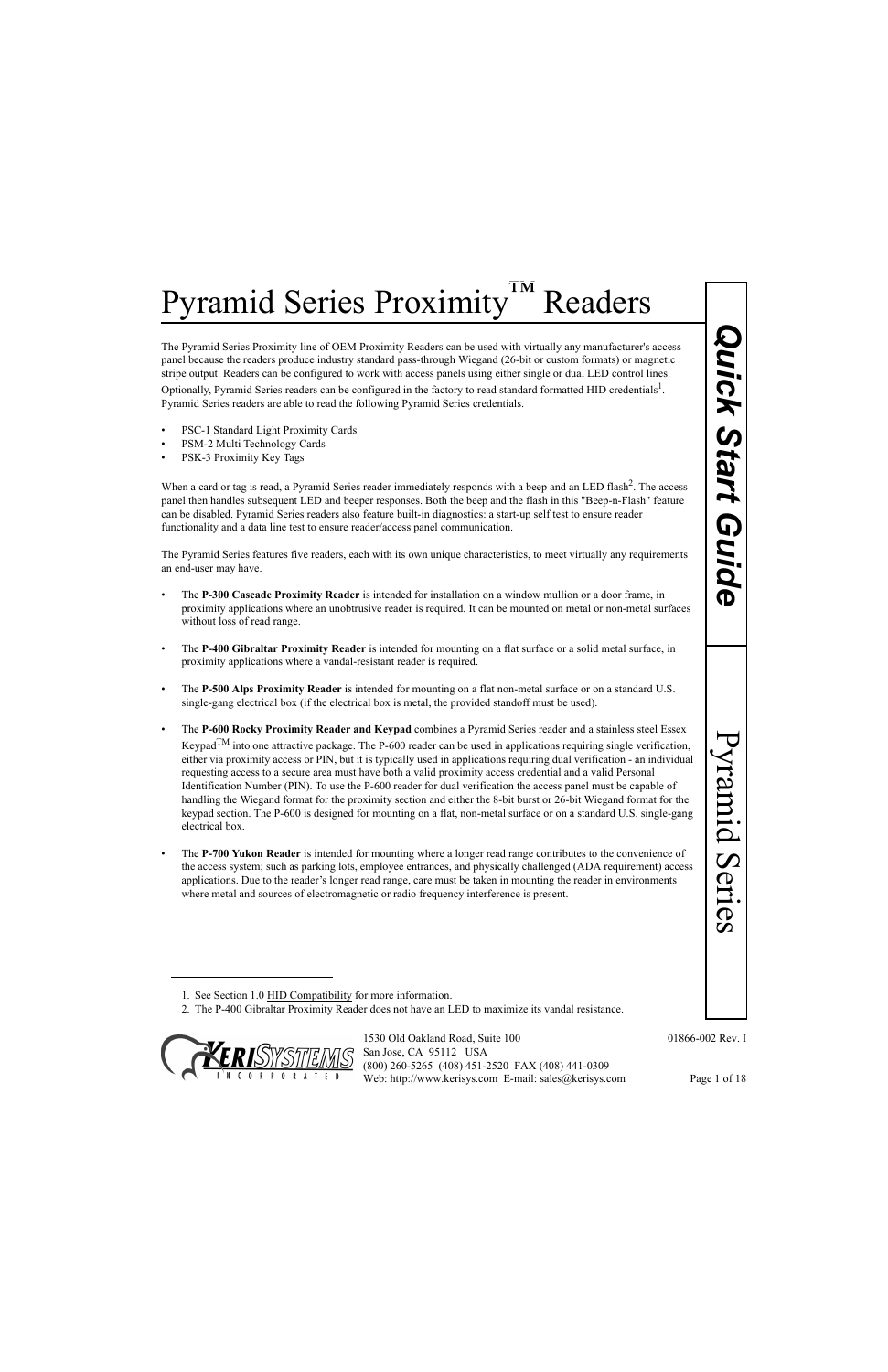Pyramid Series

Pyramid Series

## Pyramid Series Proximity™ Readers

The electronics for the P-300, P-500, P-600, and P-700 readers is housed in a weatherproof, shock resistant package. This package is mounted to the installation surface. An attractive, snap-on, scratch-resistant, black or off-white front cover hides the electronics package and installation mounting hardware providing an extra level of security.

The electronics for the P-400 reader is housed in a stainless steel package, designed to be weather, vandal, and bullet resistant.

All Pyramid Series readers are compliant with the following organizations:

**- FCC**



## **1.0 HID Compatibility**

Pyramid Series readers can be configured in the factory to read HID's standard proximity access control cards, including the ProxCard II, ISOProx II, and ProxKey II in 26-bit and other Wiegand formats, as well as all Pyramid Series credentials. Readers configured to be HID compatible, an optional feature, will have the following sticker on the back side of the reader. When ordering readers that are HID compatible, the letter "H" will be added to the reader name identifying it as HID compatible. For example, the P-300 reader that is HID compatible will be called P-300H.



HID compatible Pyramid Series Readers do not require any special wiring connections. There might be read range differences between HID cards and Pyramid Series credentials. The reader will beep and flash twice to indicate it has read a non standard HID card.

*NOTE: If you are enrolling cards for a "hybrid" site (one using both Pyramid series and HID credentials), it is possible to have duplicate card coding (i.e. identical format, facility code, and ID number).*

1. This product can be used without license conditions or restrictions in all European Union member countries including Austria, Belgium, Denmark, Finland, France, Germany, Greece, Ireland, Italy, Luxembourg, The Netherlands, Portugal, Spain, Sweden, The United Kingdom, as well as other non-EU countries including Iceland, Norway, and Switzerland.

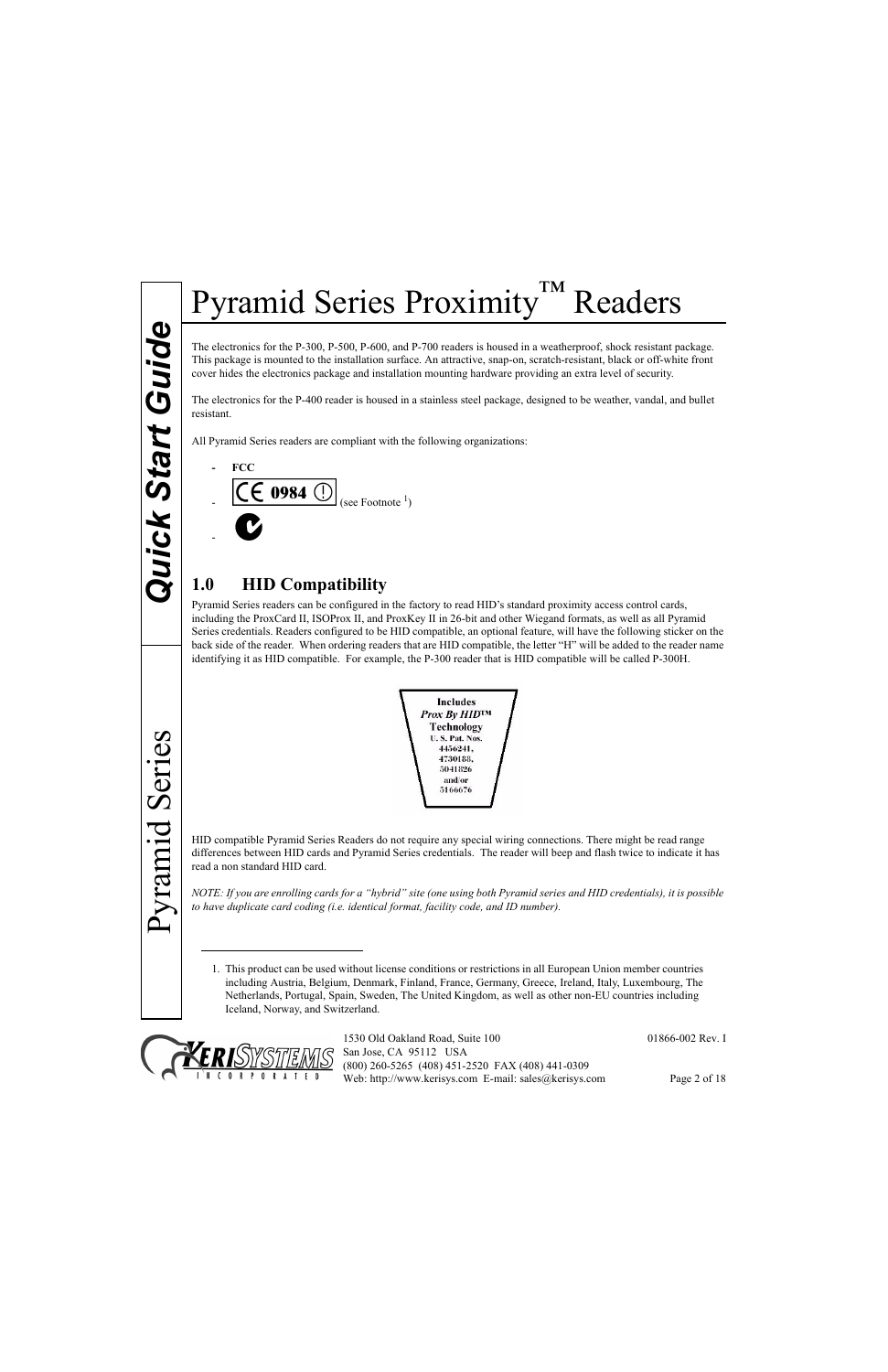## **2.0 Reader Specifications**

|                                         | <b>Table 1: Reader Specifications</b>                                                        |                                                                  |                                                                             |                                                                  |                                                                             |  |
|-----------------------------------------|----------------------------------------------------------------------------------------------|------------------------------------------------------------------|-----------------------------------------------------------------------------|------------------------------------------------------------------|-----------------------------------------------------------------------------|--|
|                                         | $P-300$                                                                                      | $P-400$                                                          | $P-500$                                                                     | $P-600$                                                          | $P-700$                                                                     |  |
| <b>Dimensions</b>                       | $3.0"$ H x $1.5"$ W<br>x 0.5" D                                                              | 5.25" H x 2" W<br>x 0.75" D                                      | 4.5" H x 3" W<br>x 0.4" D                                                   | $4.4$ " H x $3.9$ " W<br>x 0.95" D                               | 8.5" H x 6.0" W<br>x 1.0" D                                                 |  |
|                                         | 76 mm H<br>x 38 mm W<br>$x 12$ mm $D$                                                        | 133.5 mm H<br>$x 51$ mm W<br>$x 19$ mm $D$                       | 114 mm H<br>x 76 mm W<br>$x 10$ mm $D$                                      | $112$ mm $H$<br>x 99 mm W<br>$x 24$ mm $D$                       | 216 mm H<br>x 152 mm W<br>x 25.5 mm D                                       |  |
| Operating<br><b>Voltage<sup>a</sup></b> | 5 to 14 VDC @                                                                                | 5 to 14 VDC @                                                    | 5 to 14 VDC @                                                               | 5 to 14 VDC @                                                    | 5 to 14 VDC @                                                               |  |
| <b>Current Draw</b>                     | 80 mA nominal                                                                                | 90 mA nominal                                                    | 80 mA nominal                                                               | 100 mA nominal                                                   | 285 mA nominal                                                              |  |
| Operating<br>Temperature                | $-40^{\circ}$ C to $+65^{\circ}$ C<br>$(-40^{\circ}$ F to<br>$+150$ °F)                      | $-40^{\circ}$ C to $+65^{\circ}$ C<br>$(-40°F)$ to<br>$+150$ °F) | - 40 $\rm{^{\circ}C}$ to +65 $\rm{^{\circ}C}$<br>$(-40°F)$ to<br>$+150$ °F) | $-40^{\circ}$ C to $+65^{\circ}$ C<br>$(-40°F)$ to<br>$+150$ °F) | - 40 $\rm{^{\circ}C}$ to +65 $\rm{^{\circ}C}$<br>$(-40°F)$ to<br>$+150$ °F) |  |
| Frequency                               | 125 KHz<br>excitation                                                                        | 125 KHz<br>excitation                                            | 125 KHz<br>excitation                                                       | 125 KHz<br>excitation                                            | 125 KHz<br>excitation                                                       |  |
| <b>Audio Tone</b>                       | standard                                                                                     | standard                                                         | standard                                                                    | standard                                                         | standard                                                                    |  |
| <b>LED</b> Indicator                    | 4-state:<br>Red, Green,<br>Amber, Off                                                        | not applicable                                                   | 4-state:<br>Red, Green,<br>Amber, Off                                       | 4-state:<br>Red, Green,<br>Amber, Off                            | 4-state:<br>Red, Green,<br>Amber, Off                                       |  |
| <b>Front Cover</b><br>Colorsb           | Black or<br>Off-White                                                                        | <b>Stainless Steel</b><br>& Fiber-Tex®                           | Black or<br>Off-White                                                       | Black or<br>Off-White                                            | Black or<br>Off-White                                                       |  |
|                                         | b. Except for the P-400 reader, all readers ship with both black and off-white front covers. |                                                                  |                                                                             |                                                                  |                                                                             |  |

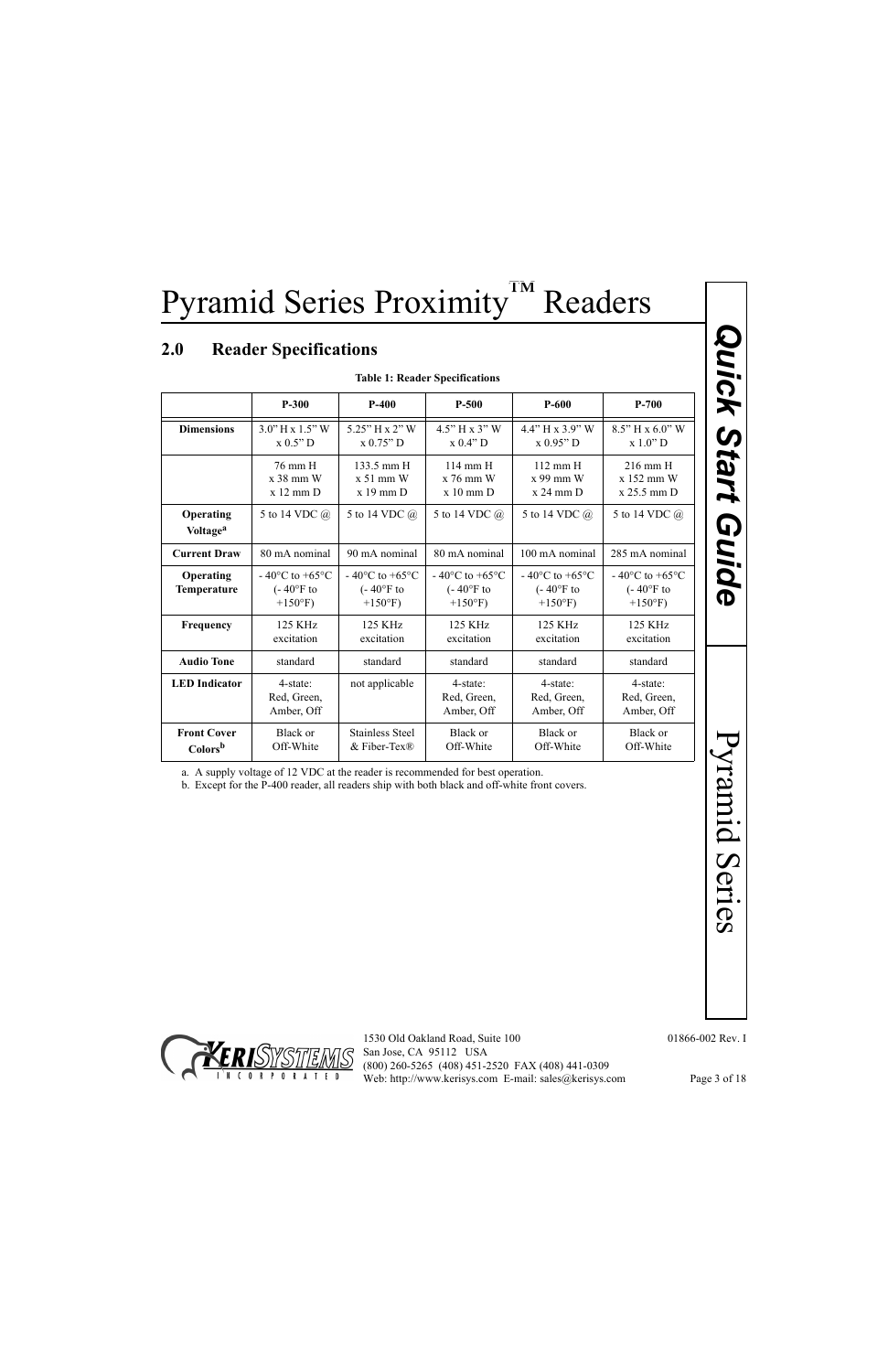#### <span id="page-3-0"></span>**2.1 Read Range**

Read range is measured in a clean RF and electrical environment using a Pyramid Series Standard Light Proximity Card (PSC-1) presented parallel to the reader surface with the reader operating at 12 VDC. Like all manufacturers of Proximity Readers, Keri recommends a good quality, regulated, linear power supply (such as Keri Systems' KPS-5) be used with all proximity readers.

| Reader             | <b>Standard Light</b><br><b>Proximity Card</b>      | <b>Multi Technology Card</b>       | <b>Proximity Key Ring</b><br>Tag  |
|--------------------|-----------------------------------------------------|------------------------------------|-----------------------------------|
| <b>P-300</b>       | up to 4 inches $(102 \text{ mm})$                   | up to 3 inches $(76 \text{ mm})$   | up to 2 inches $(51 \text{ mm})$  |
| $P-400$            | up to 1 inch $(25 \text{ mm})$                      | up to 1 inch $(25 \text{ mm})$     | up to 1 inch $(25 \text{ mm})$    |
| P-500 <sup>a</sup> | up to 5 inches $(127 \text{ mm})$<br>using a spacer | up to 4 inches $(102 \text{ mm})$  | up to 3 inches $(76 \text{ mm})$  |
| <b>P-600</b>       | up to 4 inches $(102 \text{ mm})$                   | up to 3 inches $(76 \text{ mm})$   | up to 2 inches $(51 \text{ mm})$  |
| $P-700b$           | up to $14$ inches $(356$ mm)                        | up to 10 inches $(254 \text{ mm})$ | up to 6 inches $(152 \text{ mm})$ |

a. When using the provided spacer to separate the reader from a metal electrical box.

b. When spacing the reader at least 5 inches (127 mm) from any metal surface.

Due to the physical size difference between the coils of various credentials, Multi Technology Proximity Cards (PSM-2) and Proximity Key Ring Tags (PSK-3) provide less read range than Standard Light Proximity cards (approximately 75% less and 50% less respectively). Read range will be reduced if a reader is located in electrical or RF noisy environments such as mounted near a computer monitor, powered by a switching power supply, or a lack of a good earth ground. Operation at 5 VDC also might reduce read range.

#### **2.2 Cable Requirements**

All readers operate with up to 500 feet (152 m) of cable, using seven-conductor<sup>1</sup>, shielded, stranded cable. Per Wiegand specification, AWG 24 (such as Belden 9537) is the minimum gauge required for data transfer in a 500-foot run length. However, the proper wire gauge to use must be determined by the current draw requirements of the reader, the length of the cable run, and the voltage being applied to the reader.

If the reader is to be operated at 5 VDC, 5 VDC must be available at the reader (long cable runs have a voltage drop due to the resistance in the cable). A larger gauge of wire (having less resistance) or a separate power supply near the reader may be required to ensure 5 VDC is available at the reader.

1. Seven-conductor cable is necessary for dual LED, however less may be used with single LED. The P-400 only requires five-conductor cabling (such as Belden 9535).



1530 Old Oakland Road, Suite 100 01866-002 Rev. I San Jose, CA 95112 USA (800) 260-5265 (408) 451-2520 FAX (408) 441-0309 Web: http://www.kerisys.com E-mail: sales@kerisys.com Page 4 of 18

Pyramid Series

Pyramid Series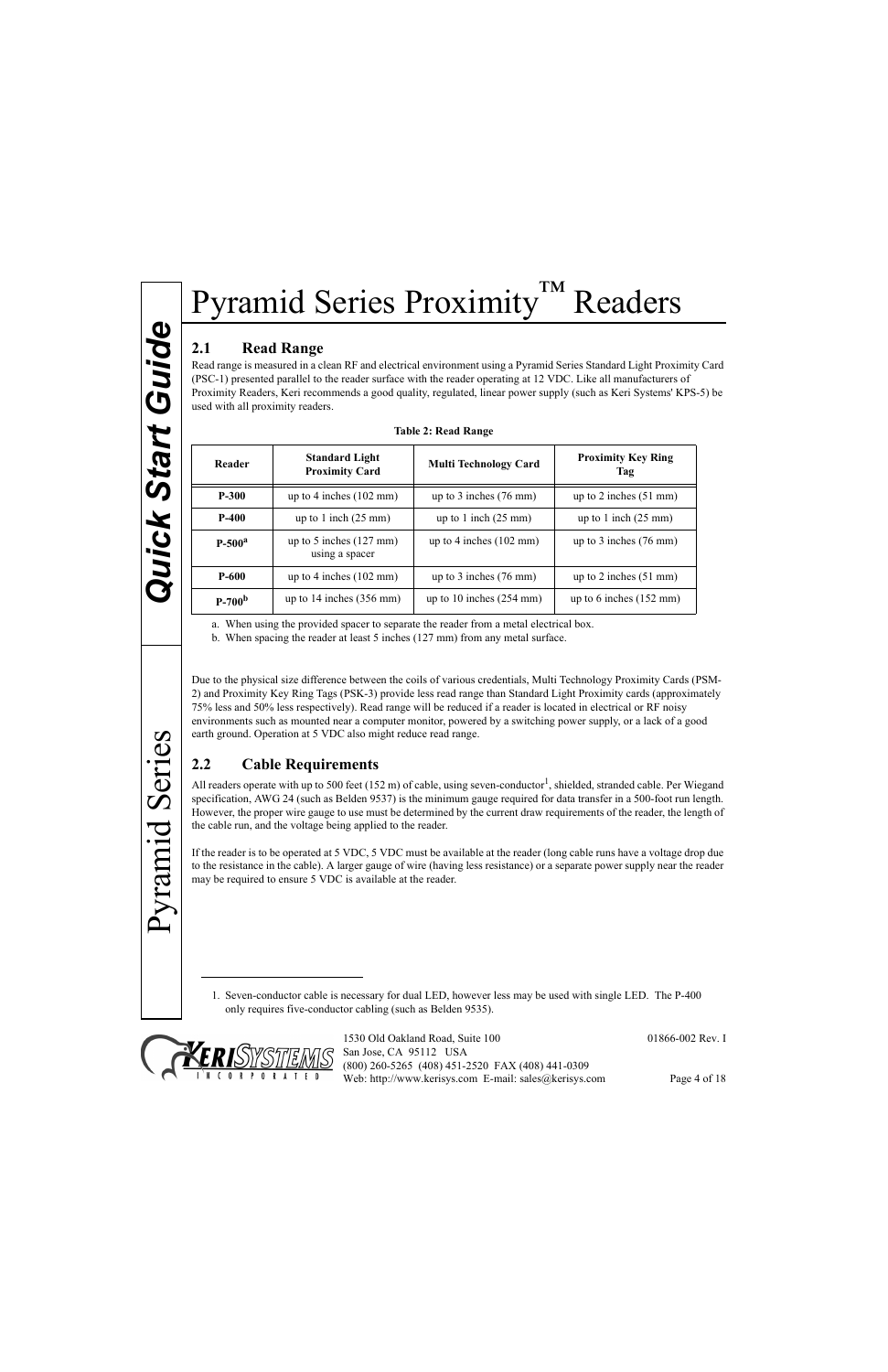#### **3.0 Reader Configuration**

There are no switches or jumpers to set. All Pyramid Series readers are compatible with and can be connected to virtually any access panel that meets Wiegand or magnetic stripe interface standards. All connections needed to support the reader are made through the reader's cable. Please consult the Wiring Connections section on [page 10](#page-9-0) for wiring instructions.

#### **3.1 P-300 Cascade Reader Mounting Instructions**

Three holes need to be drilled to mount the P-300 Reader's electronics package (see [Figure 1\)](#page-4-0). One large hole (7/8 inch - 22 mm) accommodates the beeper and the reader cable. Two small pilot holes for a #6 screw (1/8 inch - 3 mm) are for mounting the electronics package on the mullion or door frame.



<span id="page-4-0"></span>**Figure 1: P-300 Mounting Diagram**

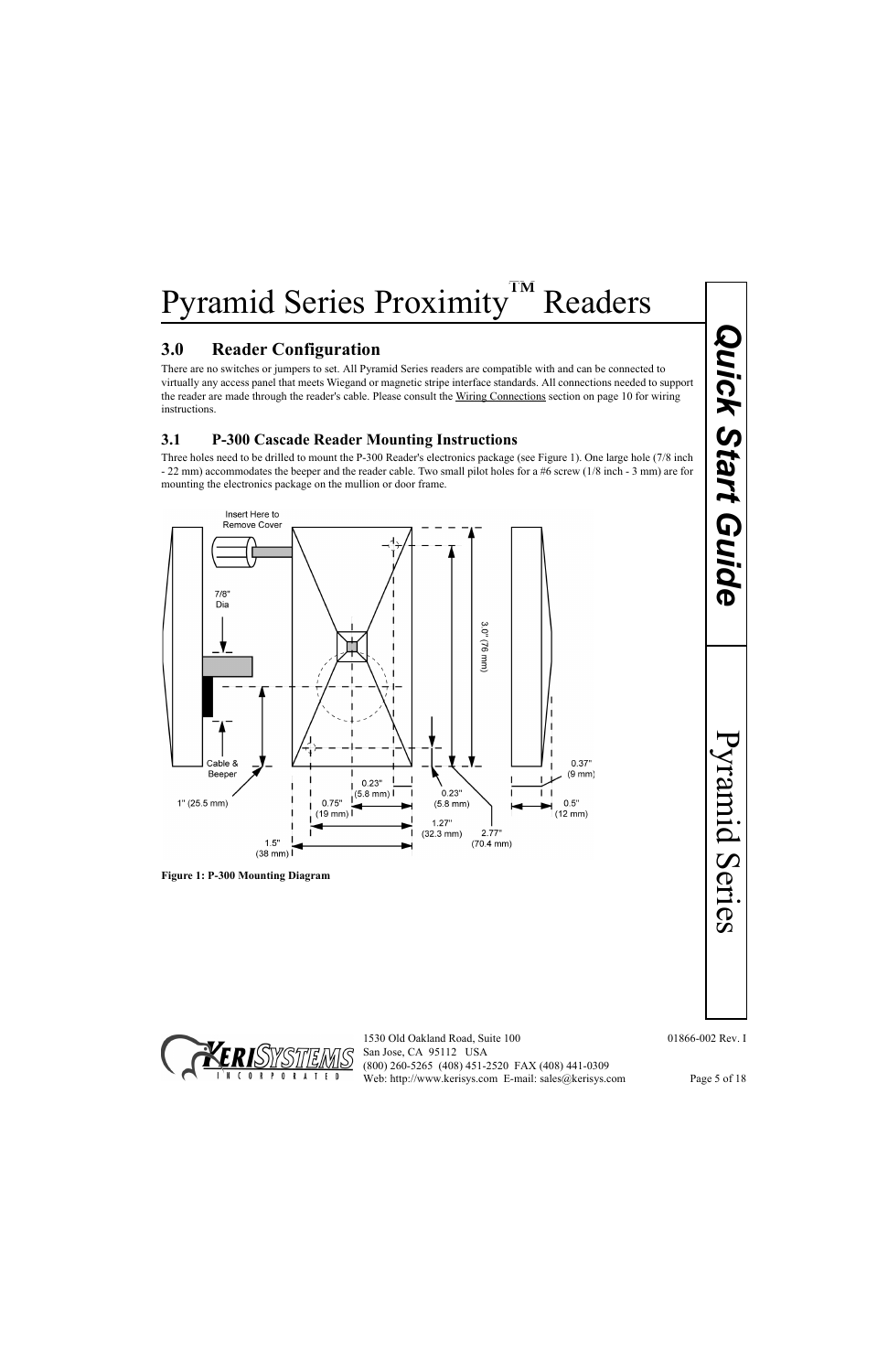#### **3.2 P-400 Gibraltar Reader Mounting Instructions**

There are two methods for mounting the Gibraltar Reader on a solid metal surface (see [Figure 2](#page-5-0)).

- 1. To mount the reader from the outside, three holes need to be drilled. One through-hole (3/4" 19 mm) accommodates the reader cable. Two holes correspond with two 1/4", countersunk through-holes in the face of the reader (hole size is dependent upon the size of the mounting screw).
- 2. To mount the reader from the inside, five holes need to be drilled. One through hole (3/4" 19 mm) accommodates the reader cable. Four 1/4" through holes correspond with four 1/4" x 20 tapped holes in the back of the reader. Drill these holes to accommodate 4 - 1/4" x 20 bolts.



<span id="page-5-0"></span>

1530 Old Oakland Road, Suite 100 01866-002 Rev. I San Jose, CA 95112 USA (800) 260-5265 (408) 451-2520 FAX (408) 441-0309 Web: http://www.kerisys.com E-mail: sales@kerisys.com Page 6 of 18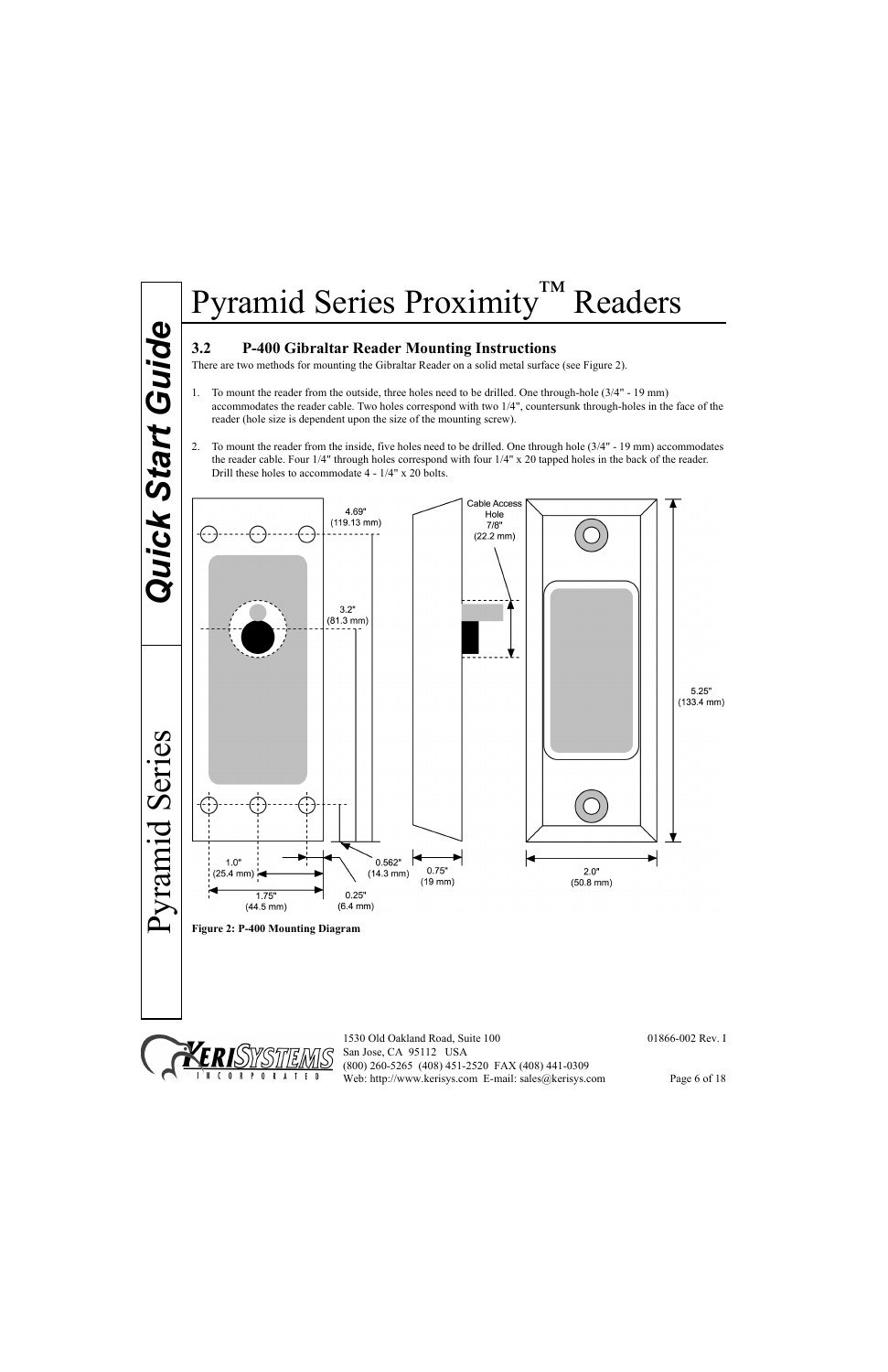#### **3.3 P-500 Alps Reader Mounting Instructions**

Three holes need to be drilled to mount the P-500 Reader's electronics package (see [Figure 3\)](#page-6-0). One large hole (7/8 inch - 22 mm) accommodates the beeper and the reader cable. Two small pilot holes for a #6 screw (1/8 inch - 3 mm) are for mounting the electronics package on a wall surface. Drilling is not required if the reader is to be mounted to a standard U.S. single gang electrical box - the electronics package is mounted directly to the box.

When mounting to a single gang electrical box, if the box is made of plastic, the electronics package can be mounted directly to the box. If the box is made of metal, a 1/2 inch thick, plastic spacer is necessary to prevent the metal of the box from interfering with the reader's read range.



<span id="page-6-0"></span>**Figure 3: P-500 Mounting Diagram**



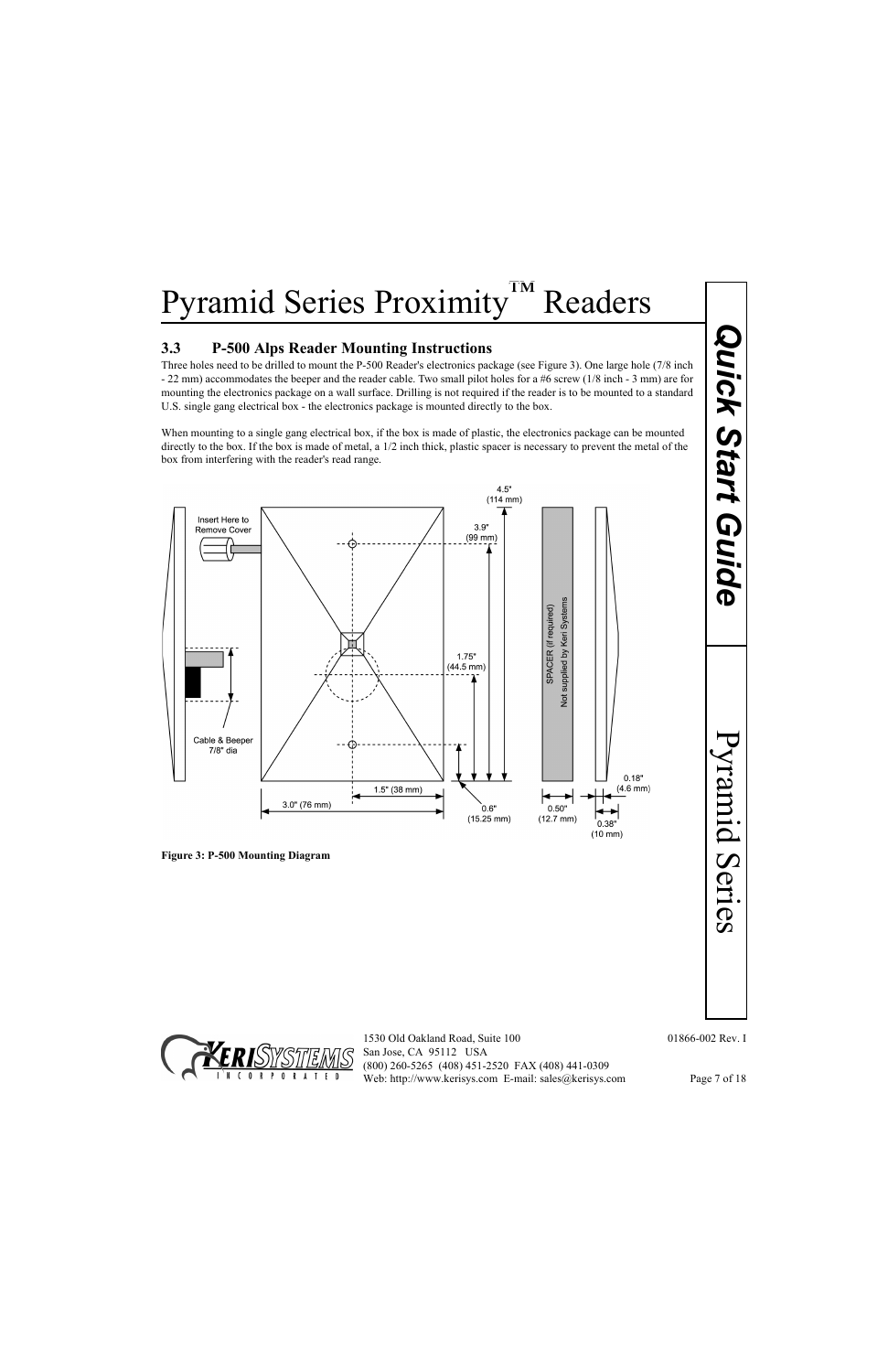# Quick Start Guide *Quick Start Guide*

#### **3.4 P-600 Rocky Reader and Keypad Mounting Instructions**

When mounting to a flat surface, three holes need to be drilled to mount the P-600's electronics package (refer to [Figure](#page-7-0)  [4\)](#page-7-0). One large hole (1 inch - 25.5 mm) accommodates the beeper and the reader cable (please note that the beeper and reader cable hole is not located on the reader's center line). Two small pilot holes for a #6 screw (1/8 inch - 3 mm) are for mounting the electronics package on a wall surface.

Drilling is not required if the reader is to be mounted to a standard U.S. single gang electrical box - the electronics package is mounted directly to the electrical box.



<span id="page-7-0"></span>**Figure 4: P-600 Mounting Diagram**

Pyramid Series



1530 Old Oakland Road, Suite 100 01866-002 Rev. I San Jose, CA 95112 USA (800) 260-5265 (408) 451-2520 FAX (408) 441-0309 Web: http://www.kerisys.com E-mail: sales@kerisys.com Page 8 of 18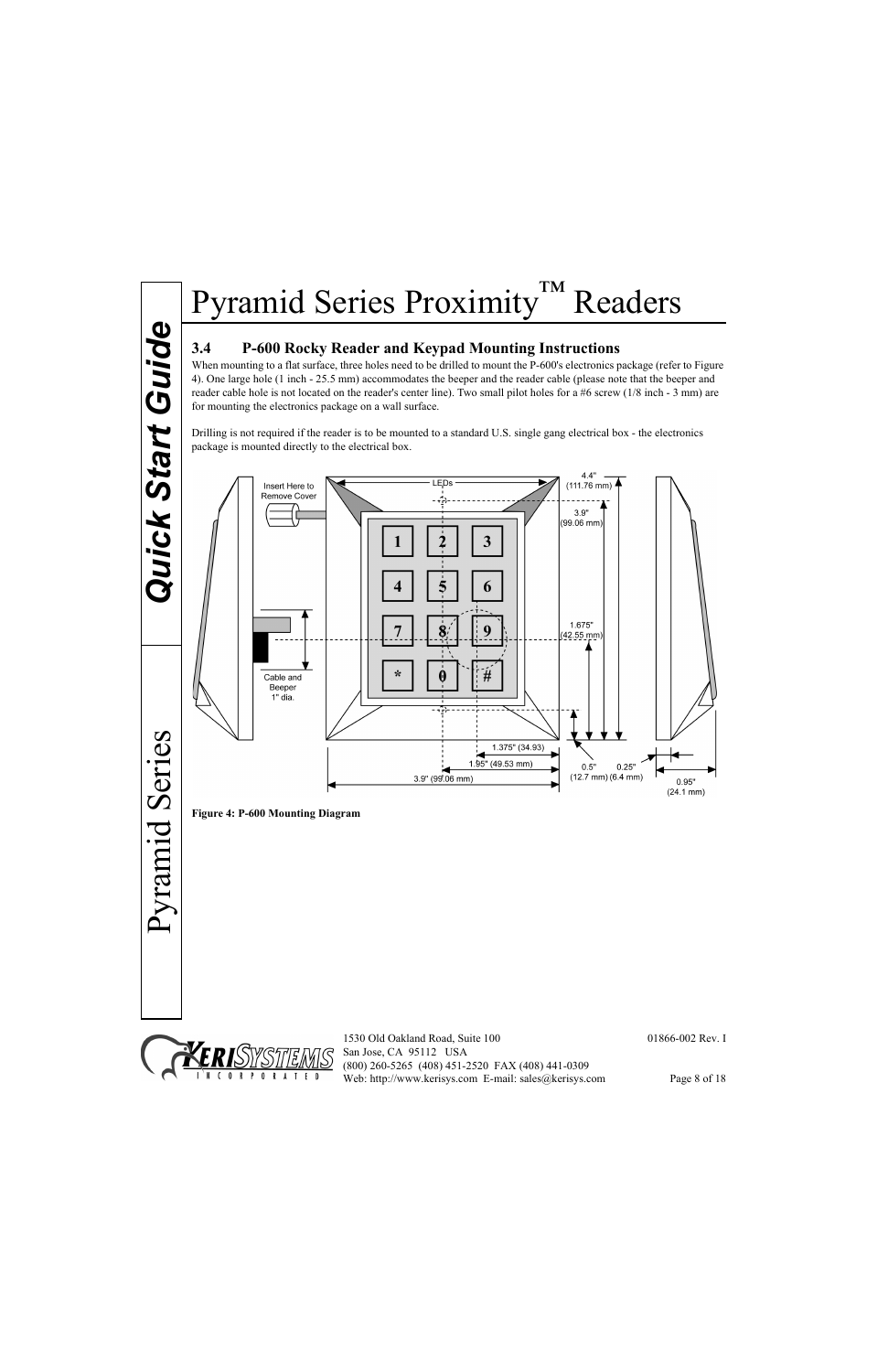#### **3.5 P-700 Yukon Reader Mounting Instructions**

When mounting to a flat surface, five holes need to be drilled to mount the P-700's electronics package (refer to Figure [5\)](#page-8-0). One large hole (1.25 inches - 25.5 mm) accommodates the beeper and reader cable. Four small pilot holes for a #10 countersunk screw (0.190 inches - 4.8 mm) are for mounting the electronics package to a flat wall surface.



<span id="page-8-0"></span>

If mounting to a metal surface, a spacer that is at least 5 inches (127 mm) thick must be mounted between reader and metal surface. This spacer must be made of a non-metallic material such as plastic.

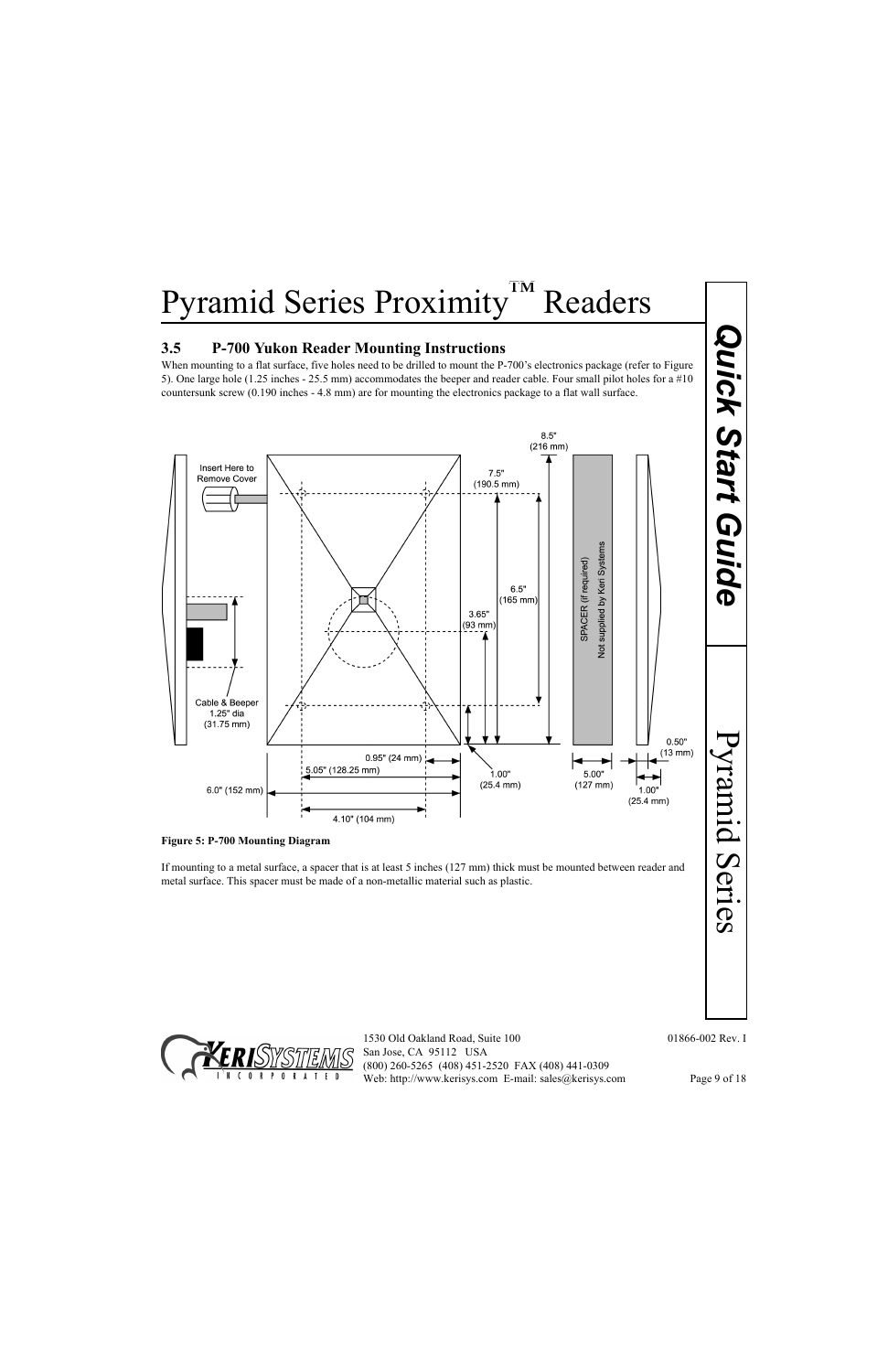#### **3.6 Installing the Front Cover Bezel**

Once the electronics package is installed, simply align one corner of the front cover bezel with the mounted package and gently press it into place. To remove the front cover bezel, slip a thin blade screwdriver just inside the bezel (see the location identified in Figures 1, 3, 4, and 5 for the reader being installed<sup>1</sup>). Gently twist the screwdriver to pop the front cover bezel loose – using excessive force when removing the front cover bezel can damage the reader's LED.

#### <span id="page-9-0"></span>**3.7 Wiring Connections**

Refer to Figures 6, 7, and 8 for instructions for wiring a Pyramid Reader<sup>2</sup> to either a Wiegand compatible access panel or a Magnetic Stripe compatible access panel<sup>3</sup>.

*NOTE: As shown in Figures 6, 7, and 8, the shield and ground must be tied together at the access panel. Never tie the shield and ground together at the reader.*



<sup>1.</sup> The P-400 Gibraltar Reader does not have a front bezel to maximize its vandal resistance.

<sup>3.</sup> The magnetic stripe output data configuration is open collector.



1530 Old Oakland Road, Suite 100 01866-002 Rev. I San Jose, CA 95112 USA (800) 260-5265 (408) 451-2520 FAX (408) 441-0309 Web: http://www.kerisys.com E-mail: sales@kerisys.com Page 10 of 18

<sup>2.</sup> For Beeper and LED operation information, see section 4.3 Controls on [page 12](#page-11-0).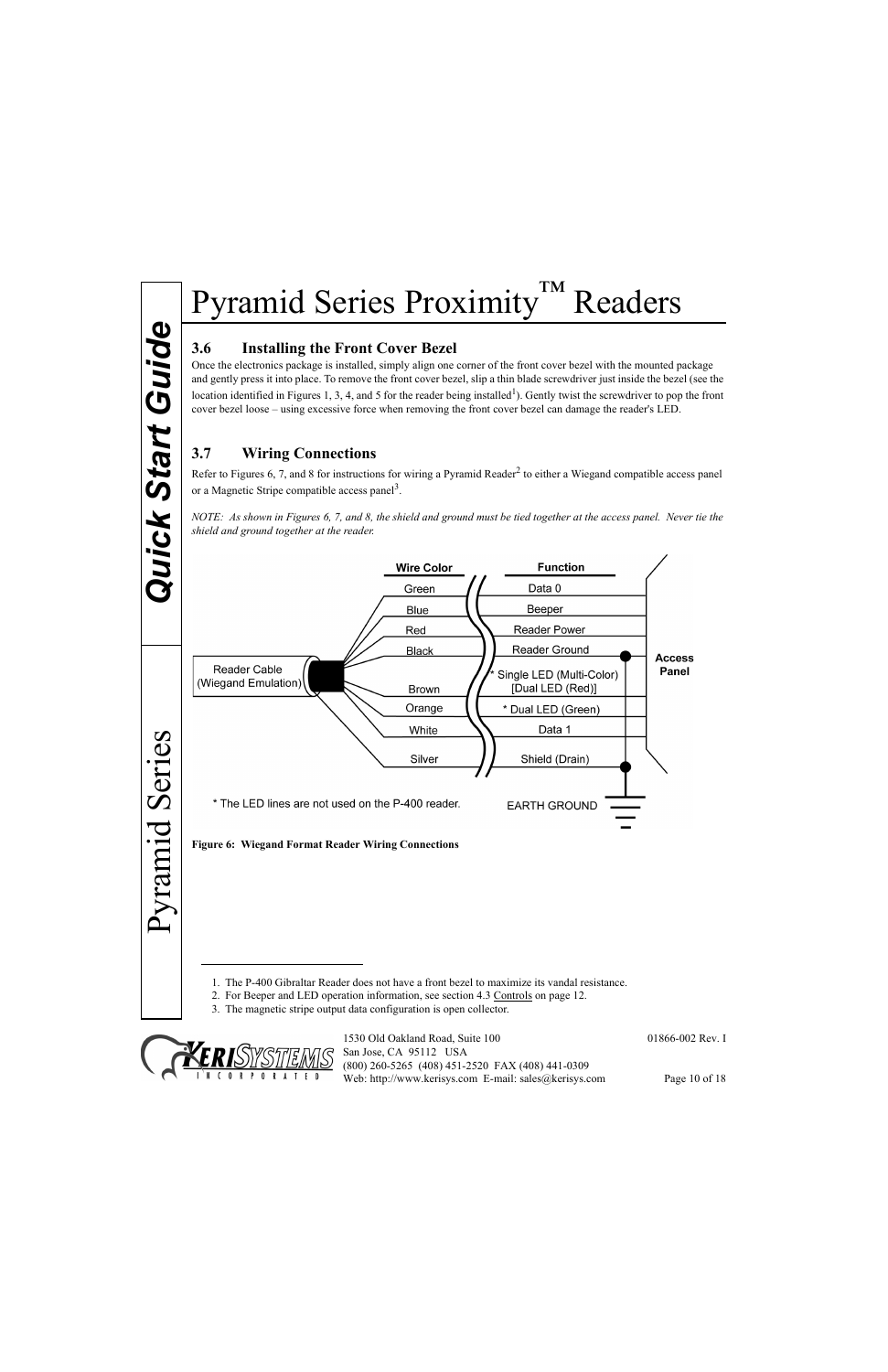

#### **Figure 7: Magnetic Stripe Format Wiring Connections**

Some ABA Track-II Magnetic Stripe (clock and data) compatible control panels require a card present signal. An additional circuit can be added external to the Pyramid Series Proximity readers to emulate this signal. [Figure 8](#page-10-0)  provides an example of a circuit diagram using a 47 µF capacitor and two 1N4148 diodes, illustrating how a card present signal can be emulated.



<span id="page-10-0"></span>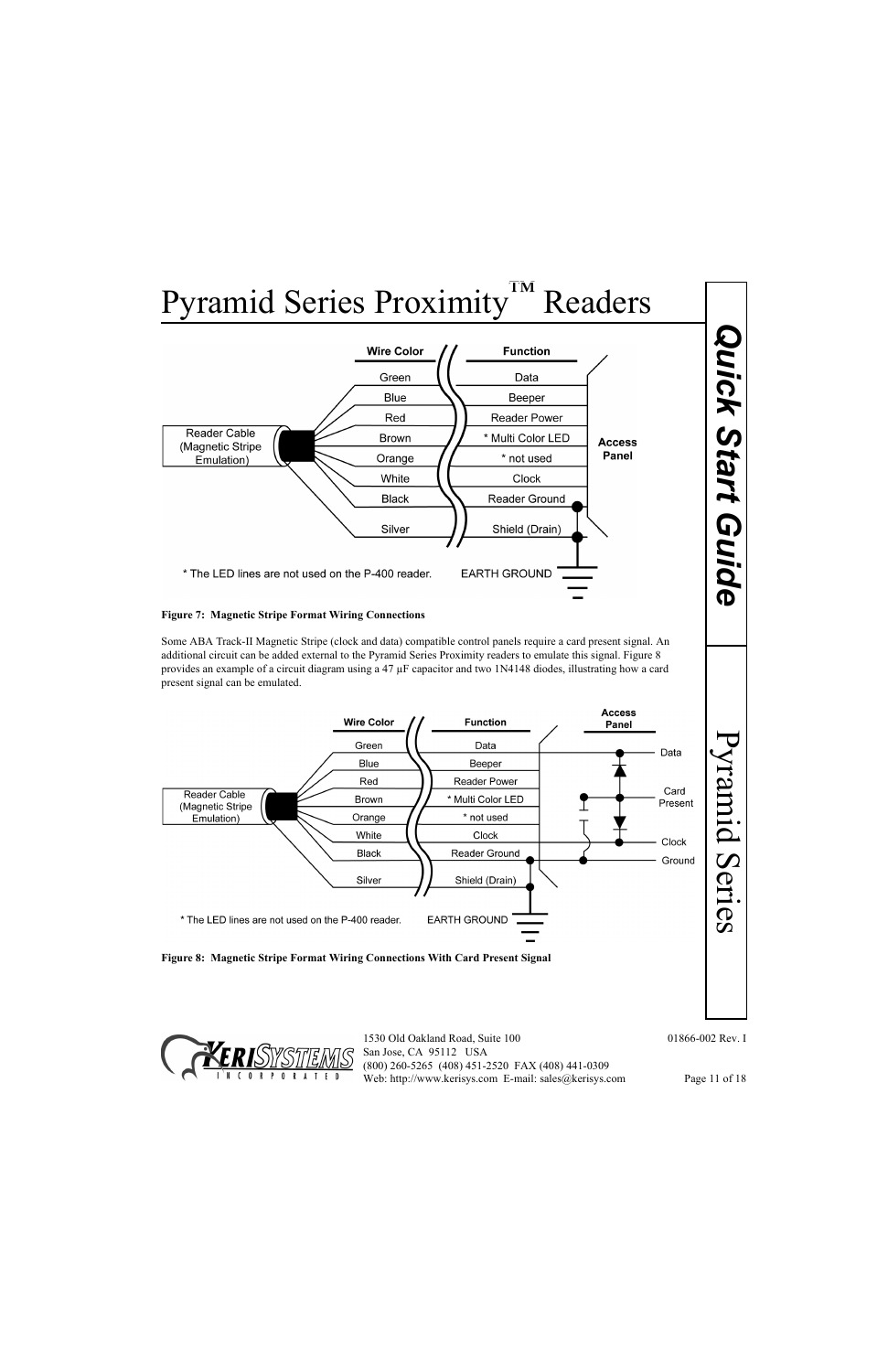## **4.0 Installation Verification**

The following information applies to an installation with an access panel. Refer to the Troubleshooting the Reader Installation section beginning on [page 17](#page-16-0) if the reader is not functioning properly.

#### **4.1 Grounding**

Shield (Drain) continuity must run from the reader to the access panel. Shield (Drain) and reader ground must be tied together at the access panel and connect to an earth ground in one place.

#### **4.2 Power**

A reader may be powered by the access panel, so the reader is powered on when the access panel is powered on. However the best case is to power the readers by a separate linear power supply. When powered, verify the voltage at the reader meets the reader's requirements (refer to Table 1 on page 3). When the reader is powered on, its beeper beeps in the following pattern: 3 short beeps, 1 long beep.

#### <span id="page-11-0"></span>**4.3 Controls**

- Beeper (the blue wire): Pull the beeper line low to activate the beeper.
- Single  $LED<sup>1</sup>$  Control Line Mode (the brown wire)
	- The normal state is for this line to be high activating the Red LED.
	- Pull the Single LED line low to activate the Green LED.
	- Toggle the Single LED line to activate the Amber LED.
- Dual  $LED<sup>1</sup>$  Control Line Mode<sup>2</sup> (the brown and orange wires)
	- The normal state is to pull both LED lines high (brown and orange) to turn the LED Off.
	- Pull both lines low (brown and orange) to activate the Amber LED.
	- Pull the Brown wire high and pull the Orange wire low to activate the Green LED.
	- Pull the Brown wire low and the Orange wire high to activate the Red LED.

#### **4.4 Read Range for P-300, P-500, and P-700 Readers**

Perform the following steps to verify the read range<sup>3</sup> of P-300, P-500, and P-700 readers (see ["Read Range" on page 4](#page-3-0) for read range specifications).

- 1. Hold a Keri Systems Pyramid Series card or tag parallel to the reader, about 6 inches away from the reader.
	- For the P-300 and P-500, hold the card about 6 inches (152 mm) away from the reader.
	- For the P-700, hold the card about 20 inches (508 mm) away from the reader.
- 2. Slowly bring the Card/Tag in toward the reader and note the distance when the reader recognizes the card (the reader beeps and the LED flashes if it is in default mode).
	- 1. The P-400 Reader does not have an LED to maximize its vandal resistance.
	- 2. Only Single LED Control Line mode is active when the reader is in Magnetic Stripe mode. The Dual LED Line is not used.
	- 3. The Reader's read range can be affected by the installation conditions, the material on which the reader is mounted, and whether it is a card or a tag being read. Due to the physical size difference between the coils of various credentials, Multi Technology cards and Key Tags provide less read range than Standard Light Proximity Cards.



Pyramid Series

Pyramid Series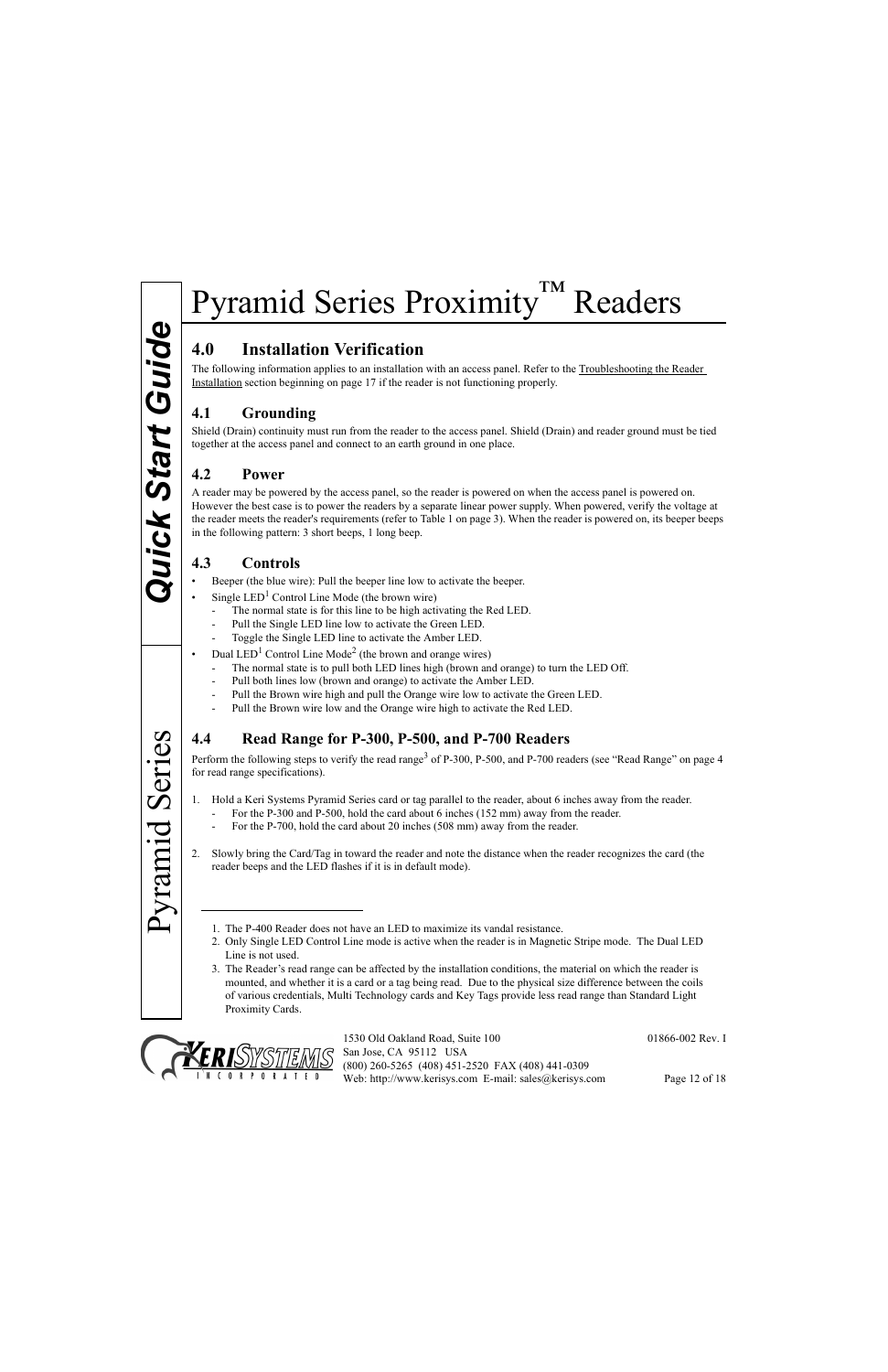#### **4.5 Read Range for P-400 Readers**

Perform the following steps to verify the read range of P-400 readers (refer to the Read Range specification section on page 4).

- 1. Hold a Keri Systems Pyramid Series card or tag parallel to the reader, about 3 inches away from the reader.
- 2. Slowly bring the Card/Tag in toward the reader and note the distance when the reader recognizes the card (the reader beeps).

Readers<br>
Image of P-400 readers (vefer to the Read Range specification section<br>
of a tag parallel to the reader; sead range. Because of this, the key tag is the<br>
ceader and note the distance when the reader's reader in a m The metal surrounding and protecting the P-400 reader limits the reader's read range. Because of this, the key tag is the preferred proximity device. Its small size allows the entire key tag to be presented within the reader's read field. Cards can be used, but they must be presented to the reader in a manner that places a large portion of the card within the reader's read field. [Figure 9](#page-12-0) demonstrates how this is done.



<span id="page-12-0"></span>**Figure 9: Presenting a Card to a P-400 Reader**

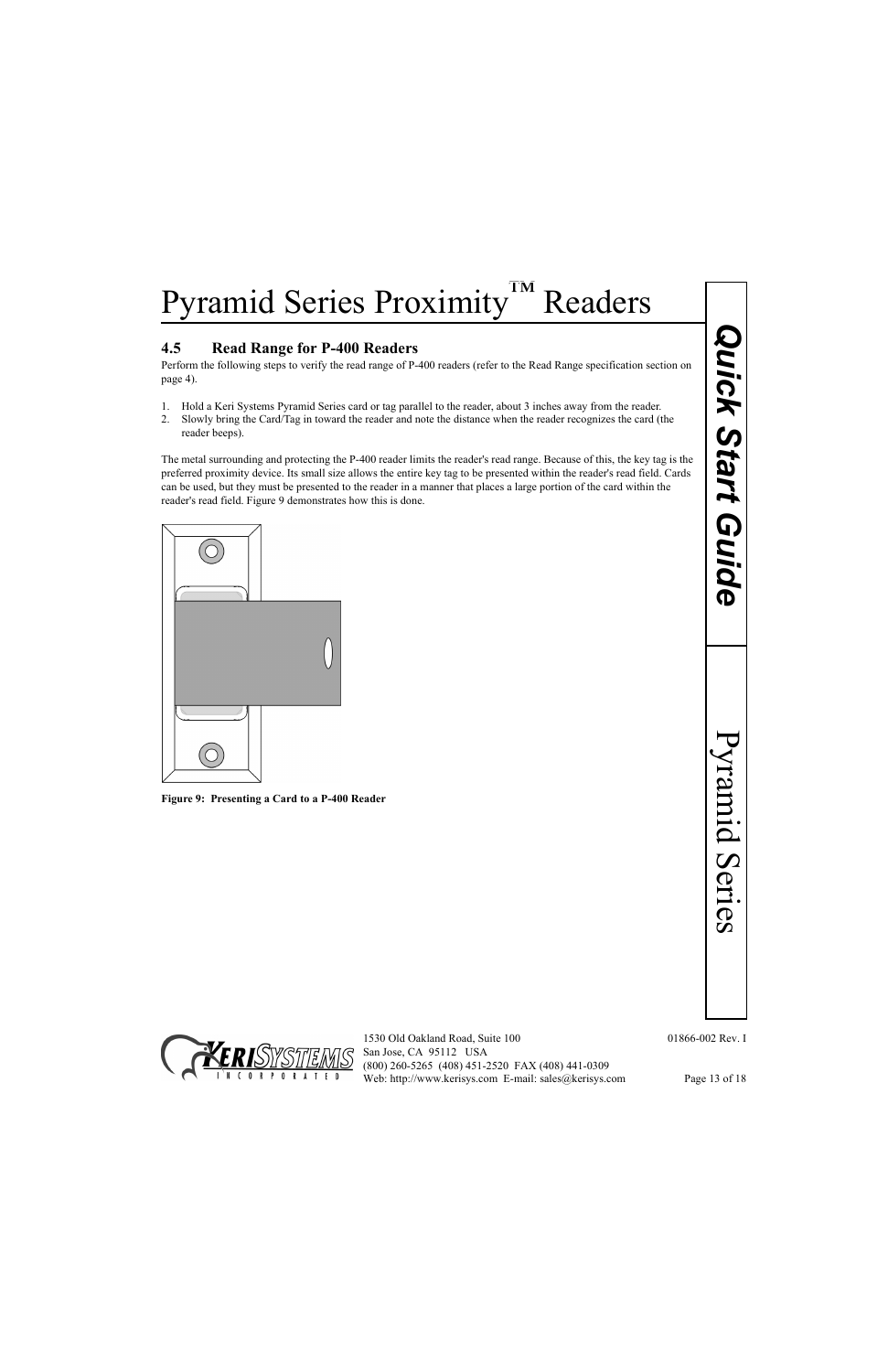#### **4.6 Read Range for P-600 Readers**

Perform the following steps to verify the read range<sup>1</sup> of P-600 readers (refer to the Read Range specification section on page 4).

- 1. Hold a Keri Systems Pyramid Series card or tag parallel to the reader, about 6 inches away from the reader.
- 2. Slowly bring the Card/Tag in toward the reader and note the distance when the reader recognizes the card (the reader beeps and the LED flashes).

The unique construction of the P-600 reader limits the reader's read range. Because of this, Keri Systems recommends presenting a card or key tag to one of the LEDs at the upper corners of the body of the reader. [Figure 10](#page-13-0) demonstrates how this is done.



<span id="page-13-0"></span>**Figure 10: Presenting a Card to a P-600 Reader**

#### **4.7 P-600 Keypad Operation**

Depress several keys. Each keystroke will generate a beep and an LED flash.

- When in the 8-Bit Burst mode (default), each keystroke sends data to the access panel.
- When in the 26-Bit Wiegand mode, you must press the # key after entering a PIN to send data to the access panel.
	- 1. The Reader's read range can be affected by the installation conditions, the material on which the reader is mounted, and whether it is a card or a tag being read. Due to the physical size difference between the coils of various credentials, Multi Technology cards and Key Tags provide less read range than Standard Light Proximity Cards.



1530 Old Oakland Road, Suite 100 01866-002 Rev. I San Jose, CA 95112 USA (800) 260-5265 (408) 451-2520 FAX (408) 441-0309 Web: http://www.kerisys.com E-mail: sales@kerisys.com Page 14 of 18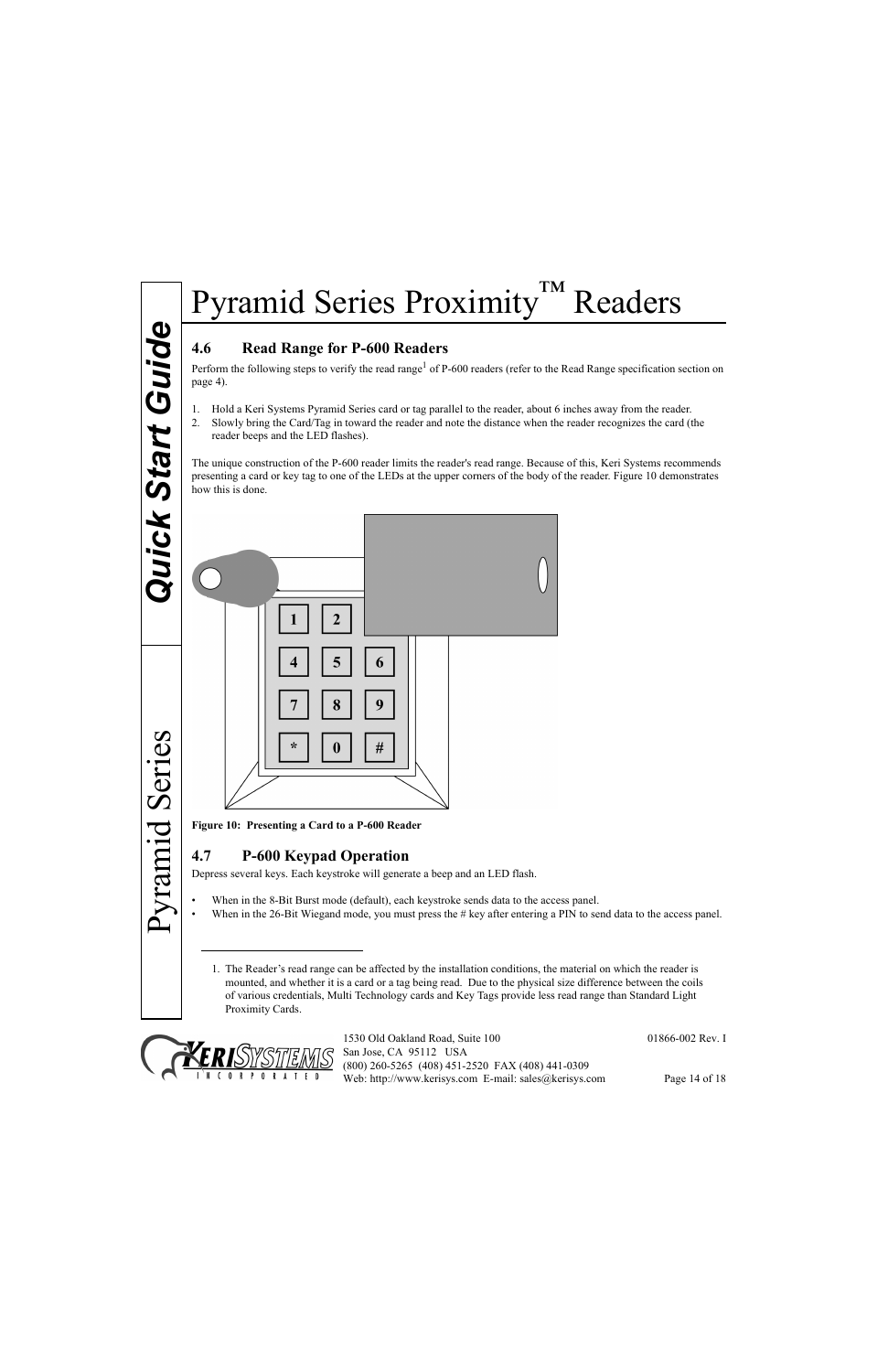#### **4.8 P-600 Keypad Error Code (26-bit Wiegand Mode ONLY)**

The range for valid keypad entry codes is from 1 to 65534. When the keypad detects an error condition the keypad automatically sends the binary code "1111 1111 1111 1111" - in decimal this number is 65535. This code (binary 1111 1111 1111 1111, decimal 65535) must be reserved for use as an error code. The Essex keypad sends this code to the access panel when one of these three events occurs at the keypad.

- 1. The  $# \text{key}$  is pressed without any preceding digits.
- 2. Any number of 0s are pressed before the  $\#$  key.
- 3. Entering the number 65535 or any number greater than 65535.

If an access panel is programmed to accept 65535 as a valid entry code any error condition at the keypad will allow entry.

For security reasons Keri Systems recommends programming the code 65535 into the access control system, assigning this code to an access group that never allows access, and assigning this code the name "KEYPAD ERROR CODE" (or something similar).

## **5.0 Control Cards**

**Ode (26-bit Wiegand Mode ONLY)**<br>
The 10:6534. When the logopal denotes an enero condition the keypad<br>
11 1111 1111 - In decimal this mumber is 65535. This code (binary 1111<br>
The U-May increase as an error code. The Easex Control cards are specially coded proximity cards that toggle readers between specified modes of operation. To toggle between modes, simply present the control card to the reader. The reader beeps and the LED flashes indicating the control card was recognized and the mode has been changed, but no data is sent to the access panel. Please refer to the Pyramid Series Control Cards Reference Document (P/N 01846-003) for further information on how to use control cards. Control cards must be ordered from the supplier: Keri Systems P/N 05287-001.

#### **5.1 LED Mode Control Card1**

Readers can work with access panels configured to drive either Wiegand single or dual LED control line devices. The reader uses the LED Mode control card to change between single and dual line LED control modes. The default setting for the readers is for single LED control line operation.

#### **5.2 Beeper Suppress Control Card**

When a cardholder presents a card to a Pyramid Series Reader, the reader beeps and flashes to acknowledge the card. The reader uses a Beeper Suppress control card to toggle the reader's beeper ON and OFF. The default setting for the reader is for the beeper to beep to acknowledge card presentation.

#### **5.3 LED Suppress Control Card**

When a cardholder presents a card to the Pyramid Series Reader, the reader beeps and flashes to acknowledge the card. The reader uses an LED Suppress control card to toggle the reader's LED flash feature ON and OFF. The default setting for the reader is for the LED flash feature to be ON (the LED will flash to acknowledge card presentation).

#### **5.4 Data Line Test Control Card**

Each Pyramid Series Reader has an internal data line test to verify the reader is able to communicate with the access panel. In this test the reader toggles the data lines (either Data 0 and Data 1 for Wiegand configurations or Data and Clock for magnetic stripe configurations) between high and low states: +5 VDC to 0 VDC. This toggling occurs at a slow rate so that it can be viewed on a DVM. The reader uses a "control" card to start or stop the data line test.

1. The P-400 Reader does not have an LED to maximize its vandal resistance.

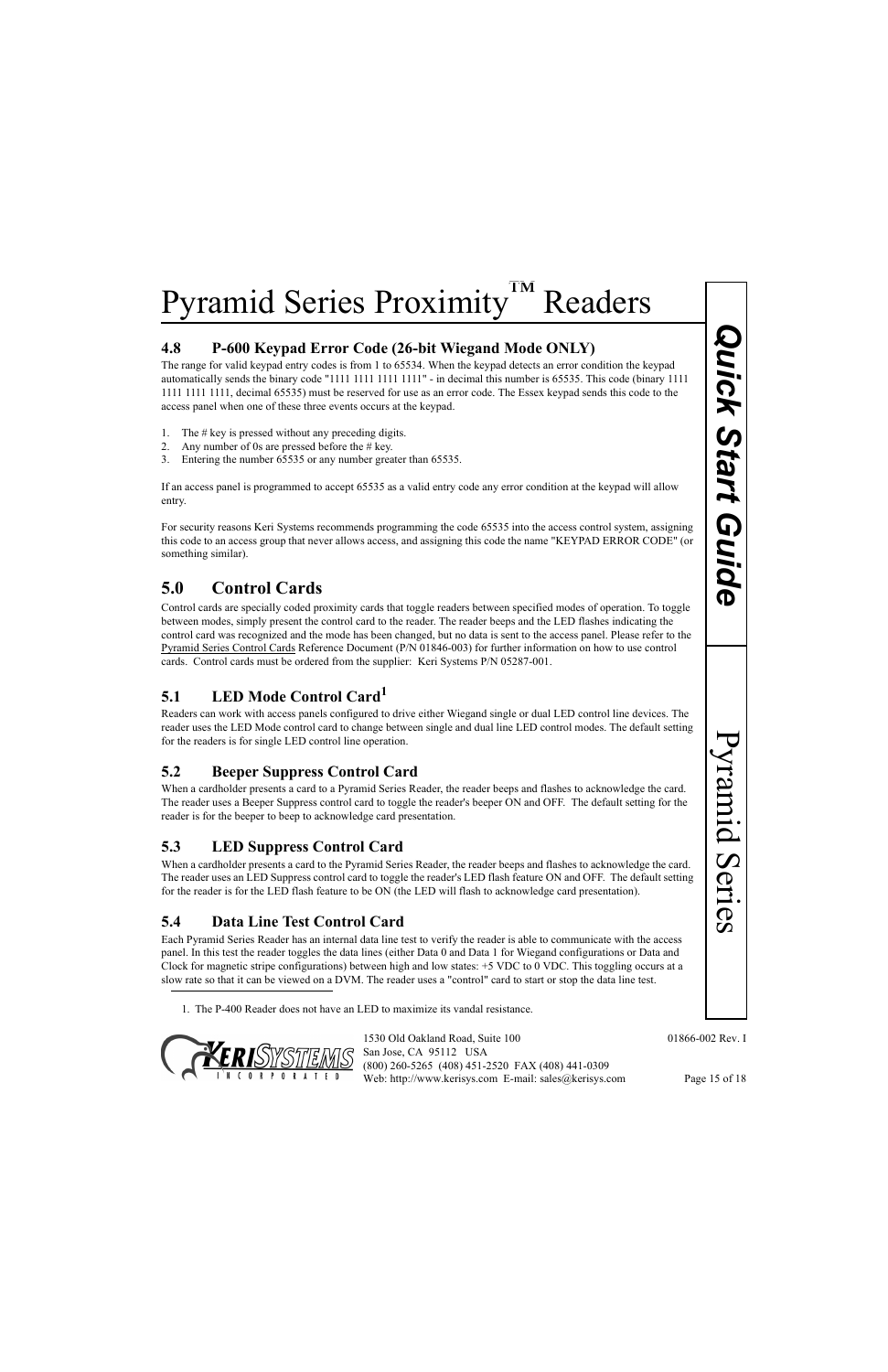## **5.5 Keypad Data Mode Control Card**

On the P-600 Rocky Proximity Reader and Keypad, the Wiegand data transmission setting for the keypad is capable of transmitting data in 8-bit burst or Wiegand 26-bit<sup>1</sup>. The keypad uses a Keypad Data Mode control card to change between the 8-bit burst and 26-bit Wiegand data modes. The factory default setting for the keypad portion of the P-600 Rocky Proximity Reader and Keypad is 8-bit burst mode.

#### **5.6 Magnetic Stripe Format Lock Control Card**

Pyramid readers can transmit data in the format of the presented credential (either magnetic stripe or Wiegand)<sup>2</sup> or can be "locked" so that regardless of the format of the presented credential, the data transmitted to the access panel is always in magnetic stripe format (ABA Track-II, per Dorado's defacto industry standard – using the clock and data line data transfer method). The factory default setting for the Pyramid Readers is for a reader to transmit data in the format of the presented credential.

#### **5.7 Wiegand Format Lock Control Card**

Pyramid readers can transmit data in the format of the presented credential (either magnetic stripe or Wiegand)<sup>1</sup> or can be "locked" so that regardless of the format of the presented credential, the data transmitted to the access panel is always in Wiegand format. The factory default setting for Pyramid Readers is for a reader to transmit data in the format of the presented credential.

#### **5.8 Non-Stop Output Control Card**

The reader can be configured so that the reader outputs the data of the presented credential as long as the credential is within the reader's read range. The Non-Stop Output control card changes the reader between sending the output data from a presented credential once or continuously while the credential is within read range. The factory default setting for Pyramid Readers is for a reader to transmit data to the access panel once for each individual credential presentation.

1. The keypad portion of the P-600 outputs data only in a Wiegand format, either the default 8-bit burst format or the optional 26-bit Wiegand format. When the reader portion of the P-600 is fixed in a magnetic stripe output mode, keypad operation is suppressed.

2. If the reader is configured to be HID compatible and is reading an HID Clock and Data formatted card, the data transmitted will be in Wiegand format.



1530 Old Oakland Road, Suite 100 01866-002 Rev. I San Jose, CA 95112 USA (800) 260-5265 (408) 451-2520 FAX (408) 441-0309 Web: http://www.kerisys.com E-mail: sales@kerisys.com Page 16 of 18

Pyramid Series

Pyramid Series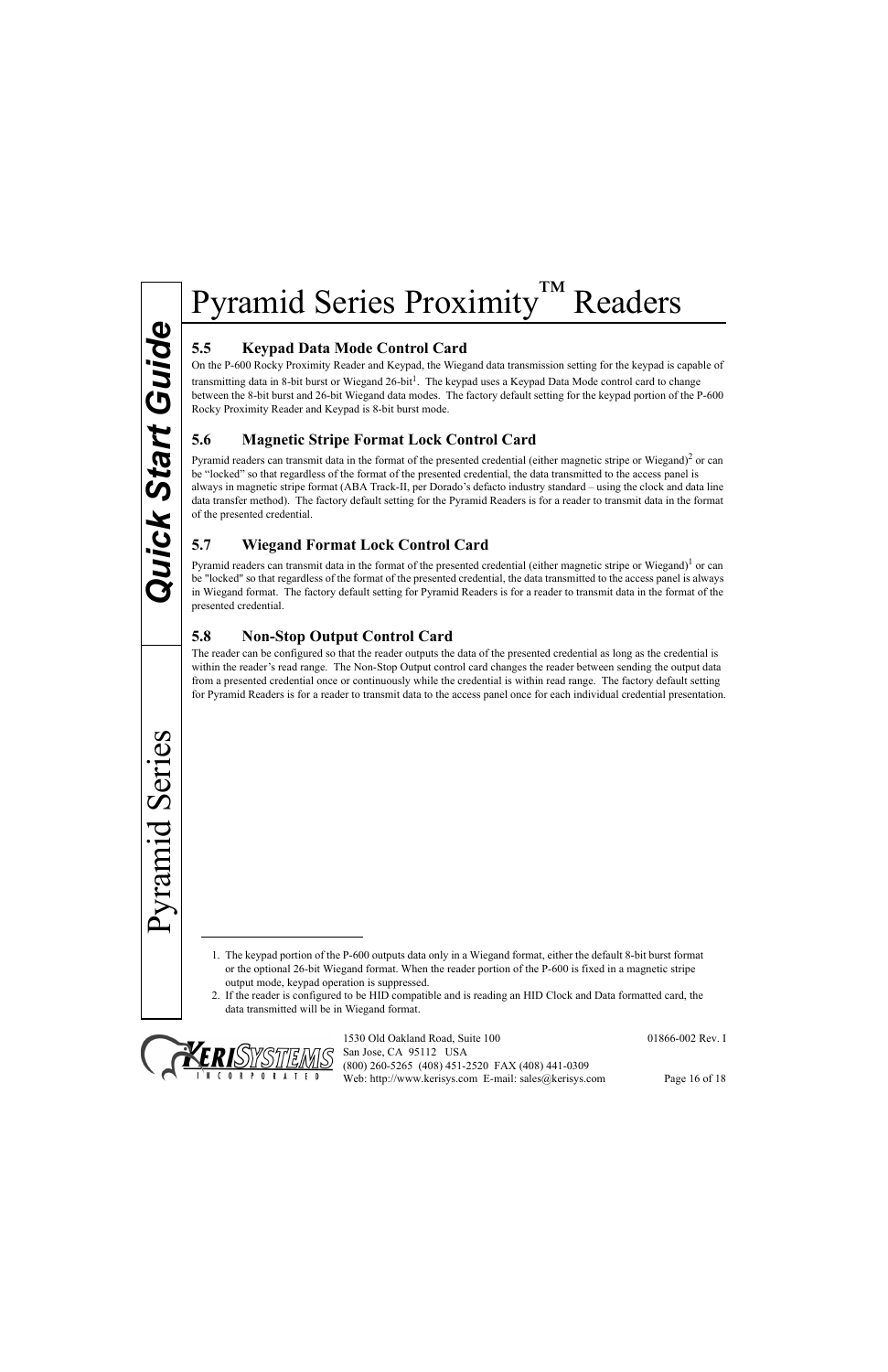## <span id="page-16-0"></span>**6.0 Troubleshooting the Reader Installation**

#### **Table 3: Reader Installation**

| Problem<br><b>Possible Cause</b><br><b>Corrective Action</b>               |                                                                                                                              |                                                                                                                                                                                                                                         |  |
|----------------------------------------------------------------------------|------------------------------------------------------------------------------------------------------------------------------|-----------------------------------------------------------------------------------------------------------------------------------------------------------------------------------------------------------------------------------------|--|
| The reader does not<br>recognize a card/tag<br>(no beep, no LED<br>flash). | One or more of the reader's<br>$1_{-}$<br>wiring connections are<br>incorrect.                                               | Power down the reader/access panel and verify the<br>$\bullet$<br>wiring connections are correct for the reader/<br>access panel combination per the instructions in<br>the Wiring Connections section beginning on<br>page 10.         |  |
|                                                                            | 2.<br>The reader is not receiving<br>proper power from the<br>access panel.                                                  | Verify the voltage supplied to the reader is<br>$\bullet$<br>between 5 and 14 VDC. <sup>a</sup>                                                                                                                                         |  |
|                                                                            | The reader is mounted too<br>3 <sub>1</sub><br>close to a device that<br>radiates electromagnetic<br>interference.           | Devices such as computer monitors radiate<br>$\bullet$<br>electromagnetic interference that affects read<br>range. When possible, relocate either the reader or<br>the device to provide a greater distance between<br>the two.         |  |
|                                                                            | You are using an incorrect<br>4.<br>type of card.                                                                            | Make sure you are using an access card that is<br>$\bullet$<br>compatible with the reader.                                                                                                                                              |  |
|                                                                            | You are using an incorrect<br>5.<br>type of card.                                                                            | Make sure you are using an access card that is<br>$\bullet$<br>compatible with the reader.                                                                                                                                              |  |
| The reader has a short<br>read range.                                      | The reader/access panel is<br>1.<br>not properly grounded.                                                                   | Ensure there is a quality earth ground connection<br>$\bullet$<br>made to the access panel. Refer to the access<br>panel's documentation for information regarding<br>the earth ground connection.                                      |  |
|                                                                            | The shield wire for the<br>$2_{\cdot}$<br>reader's cable has opened<br>somewhere between the<br>reader and the access panel. | Verify the shield line from the access panel to the<br>$\bullet$<br>reader is one continuous, connected line. Refer to<br>the access panel's documentation and verify the<br>shield line is correctly connected to the access<br>panel. |  |
|                                                                            | The reader is mounted too<br>3 <sub>1</sub><br>close to a device that<br>radiates electromagnetic<br>interference.           | Devices such as computer monitors radiate<br>$\bullet$<br>electromagnetic interference that affects read<br>range. When possible, relocate either the reader or<br>the device to provide a greater distance between<br>the two.         |  |
|                                                                            | The power supply is<br>4.<br>generating electromagnetic<br>interference.                                                     | The power supply on the access panel must be a<br>$\bullet$<br>regulated linear supply – do not use switching<br>supplies as they are often sources electromagnetic<br>interference.                                                    |  |